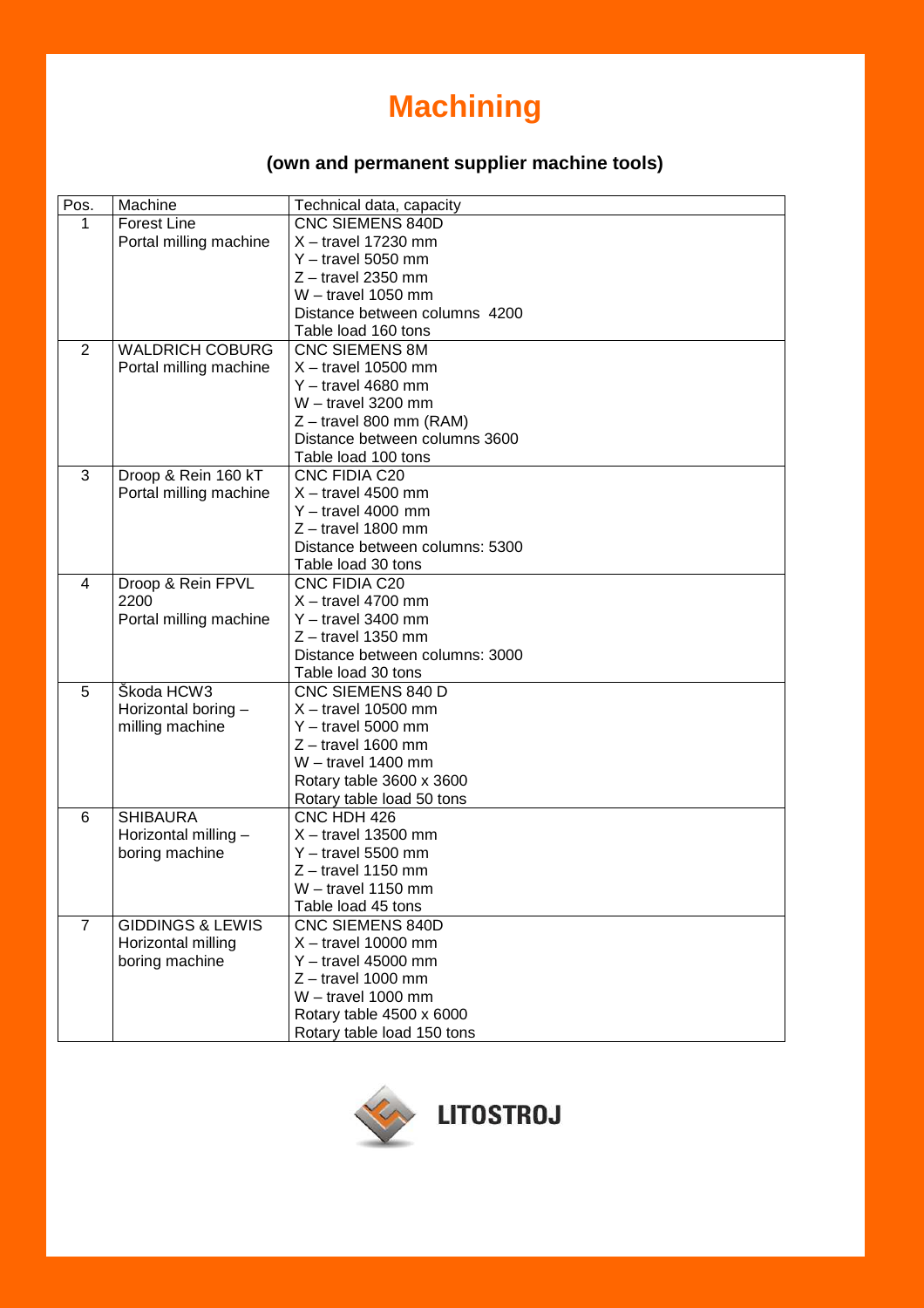| 8  | <b>SCHARMAN</b>                        | <b>CNC SIEMENS 840D</b>                      |
|----|----------------------------------------|----------------------------------------------|
|    | <b>HEAVYCUT</b>                        | $X -$ travel 4000 mm                         |
|    | Horizontal milling -                   | $Y -$ travel 4000 mm                         |
|    | boring machine                         | $Z -$ travel 1200 mm                         |
|    |                                        | $W -$ travel 1200 mm                         |
|    |                                        | Table load 40 tons                           |
| 9  | <b>SCHIESS - FRORIEP</b>               | CLASSIC, DRO                                 |
|    | <b>BFT 180</b>                         | $X -$ travel 10000 mm                        |
|    | Horizontal milling -                   | $Y -$ travel 3500 mm                         |
|    | boring machine                         | Table load 50 tons                           |
| 10 | Cornac Moby Mayor                      | CNC HDH 355                                  |
|    | Horizontal milling                     | $X -$ travel 8000 mm                         |
|    | machine                                | $Y -$ travel 4000 mm                         |
|    |                                        | $W -$ travel 1200 mm                         |
|    |                                        | Rotary table 2200 x 2200                     |
|    |                                        | Rotary table load 20 tons                    |
| 11 | Pama ACC                               | CNC SIEMENS 880 M                            |
|    | Horizontal boring -                    | $X -$ travel 9900 mm                         |
|    | milling machine                        | $Y -$ travel 2500 mm                         |
|    |                                        | $Z$ – travel 1050 mm                         |
|    |                                        | Rotary table 2000 x 2000                     |
|    |                                        | Rotary table load 30 tons                    |
| 12 | <b>WMW HECKER</b>                      | <b>CNC FAGOR</b>                             |
|    | Table milling machine                  | $X -$ travel 6000 mm                         |
|    |                                        | $Y -$ travel 2500 mm                         |
|    |                                        | $Z$ – travel 800 mm                          |
|    |                                        | $W -$ travel 1500 mm                         |
|    |                                        | Table load 15 tons                           |
| 13 | Scharmann ECOCUT                       | CNC HDH 530                                  |
|    | 3.2                                    | $X -$ travel 3500 mm<br>$Y -$ travel 2000 mm |
|    | Horizontal milling -<br>boring machine | $Z -$ travel 1000 mm                         |
|    |                                        | NC facing head                               |
|    |                                        | Table load 20 tons                           |
| 14 | TOS WHN 130                            | CNC HDH 435                                  |
|    | Horizontal milling -                   | $X -$ travel 3500 mm                         |
|    | boring machine                         | $Y -$ travel 2000 mm                         |
|    |                                        | $Z$ – travel 1250 mm                         |
|    |                                        | W - travel 700 mm                            |
|    |                                        | Table load 12 tons                           |
| 15 | <b>AF125 CNC5</b>                      | CNC HDH 530                                  |
|    | Horizontal milling -                   | $X -$ travel 2500 mm                         |
|    | boring machine                         | $Y -$ travel 2000 mm                         |
|    |                                        | $W -$ travel 300 mm                          |
|    |                                        | $Z$ – travel 2000 mm                         |
|    |                                        | Table load 8 tons                            |
| 16 | Colombo                                | CNC HDH 530                                  |
|    | Horizontal milling                     | $X -$ travel 6000 mm                         |
|    | machine                                | $Y -$ travel 2000 mm                         |
|    |                                        | $Z$ – travel 1500 mm                         |
|    |                                        | Table load 50 tons                           |
| 17 | SHW VFZ43                              | <b>CNC SIEMENS 3M</b>                        |
|    | Table milling machine                  | $X -$ travel 1200 mm<br>$Y -$ travel 900 mm  |
|    |                                        | $Z$ – travel 800 mm                          |
|    |                                        | Table load 1,2 tons                          |
| 18 | <b>BERTHIEZ</b>                        | <b>CNC SIEMENS 840</b>                       |
|    | Vertical lathe                         | Diameter of table 5000                       |
|    |                                        | Max. swing 8000                              |
|    |                                        | Max. height 4000                             |
|    |                                        | Max. weight of work piece 160 tons           |
|    |                                        | Live spindle 25 kW                           |